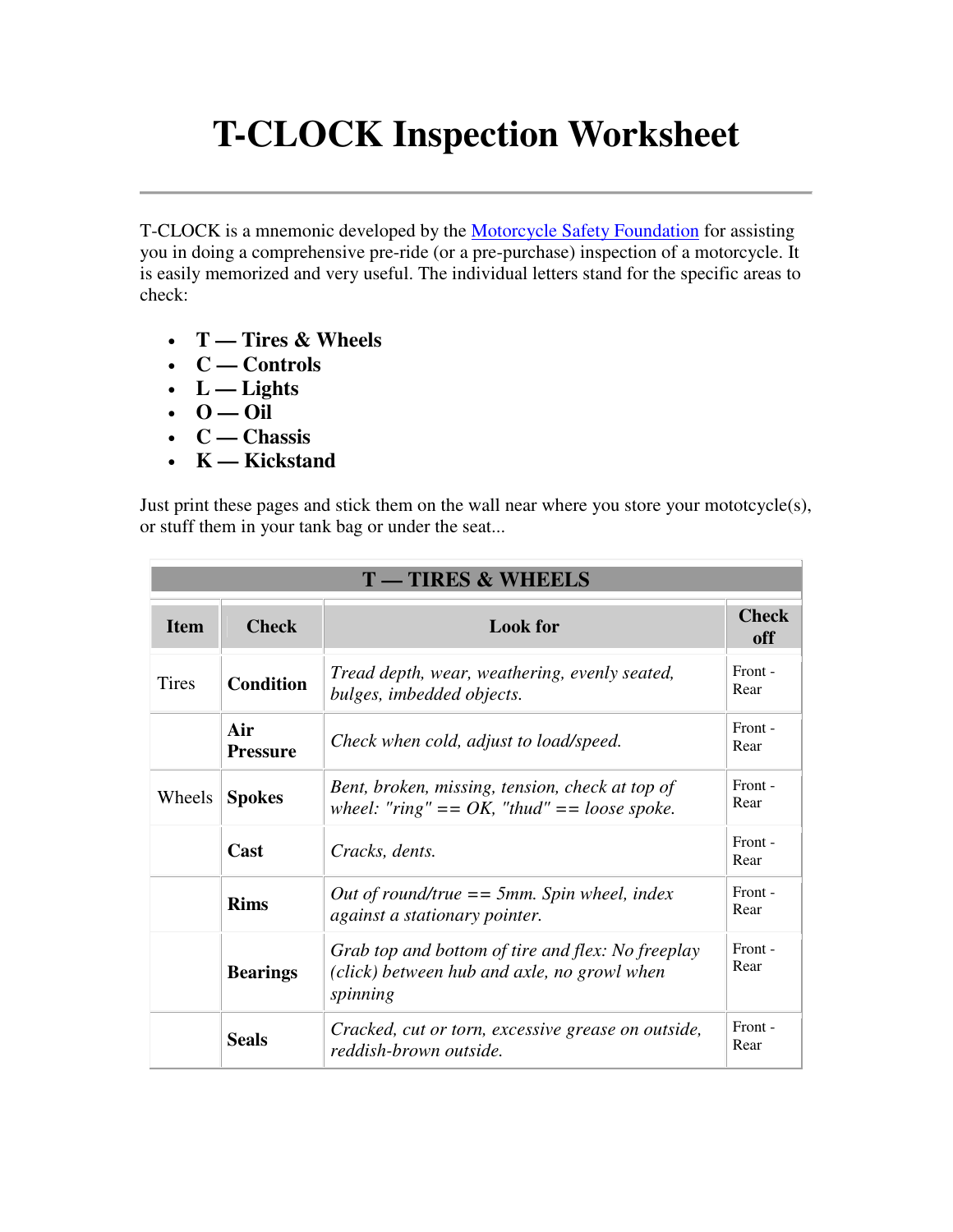| <b>C-CONTROLS</b> |                                 |                                                                                                   |                     |
|-------------------|---------------------------------|---------------------------------------------------------------------------------------------------|---------------------|
| <b>Item</b>       | <b>Check</b><br><b>Look</b> for |                                                                                                   | <b>Check</b><br>off |
| Levers            | <b>Condition</b>                | Broken, bent, cracked, mounts tight, ball ends on<br>handlebar lever.                             | Front -<br>Rear     |
|                   | <b>Pivots</b>                   | Lubricated.                                                                                       |                     |
| Cables            | <b>Condition</b>                | Fraying, kinks, lubrication; ends and length                                                      |                     |
|                   | <b>Routing</b>                  | No interference or pulling at steering head,<br>suspension; no sharp angles, wire looms in place. |                     |
| Hoses             | <b>Condition</b>                | Cuts, cracks, leaks, bulges, chafing, deterioration.                                              |                     |
|                   | <b>Routing</b>                  | No interference or pulling at steering head,<br>suspension, no sharp angles, wire looms in place. |                     |
| Throttle          | <b>Operation</b>                | Moves freely, snaps closed, no revving.                                                           |                     |

| $L - LIGHTS$   |                     |                                                                                                                                  |                     |
|----------------|---------------------|----------------------------------------------------------------------------------------------------------------------------------|---------------------|
| <b>Item</b>    | <b>Check</b>        | <b>Look</b> for                                                                                                                  | <b>Check</b><br>off |
| <b>Battery</b> | <b>Condition</b>    | Terminals clean and tight, electrolyte level, held<br><i>down securely.</i>                                                      |                     |
|                | <b>Vent</b><br>Tube | Not kinked, routed properly, not plugged.                                                                                        |                     |
| Lenses         | <b>Condition</b>    | Cracked, broken, securely mounted, excessive<br><i>condensation.</i>                                                             |                     |
| Reflectors     | <b>Condition</b>    | Cracked, broken, securely mounted.                                                                                               |                     |
| Wiring         | <b>Condition</b>    | Fraying, chafing, insulation.                                                                                                    |                     |
|                | <b>Routing</b>      | Pinched, no interference or pulling at steering<br>head or suspension, wire looms and ties in place,<br>connectors tight, clean. |                     |
| Headlamp       | <b>Condition</b>    | Cracks, reflector, mounting and adjustment<br>system.                                                                            |                     |
|                | Aim                 | Height and right/left.                                                                                                           |                     |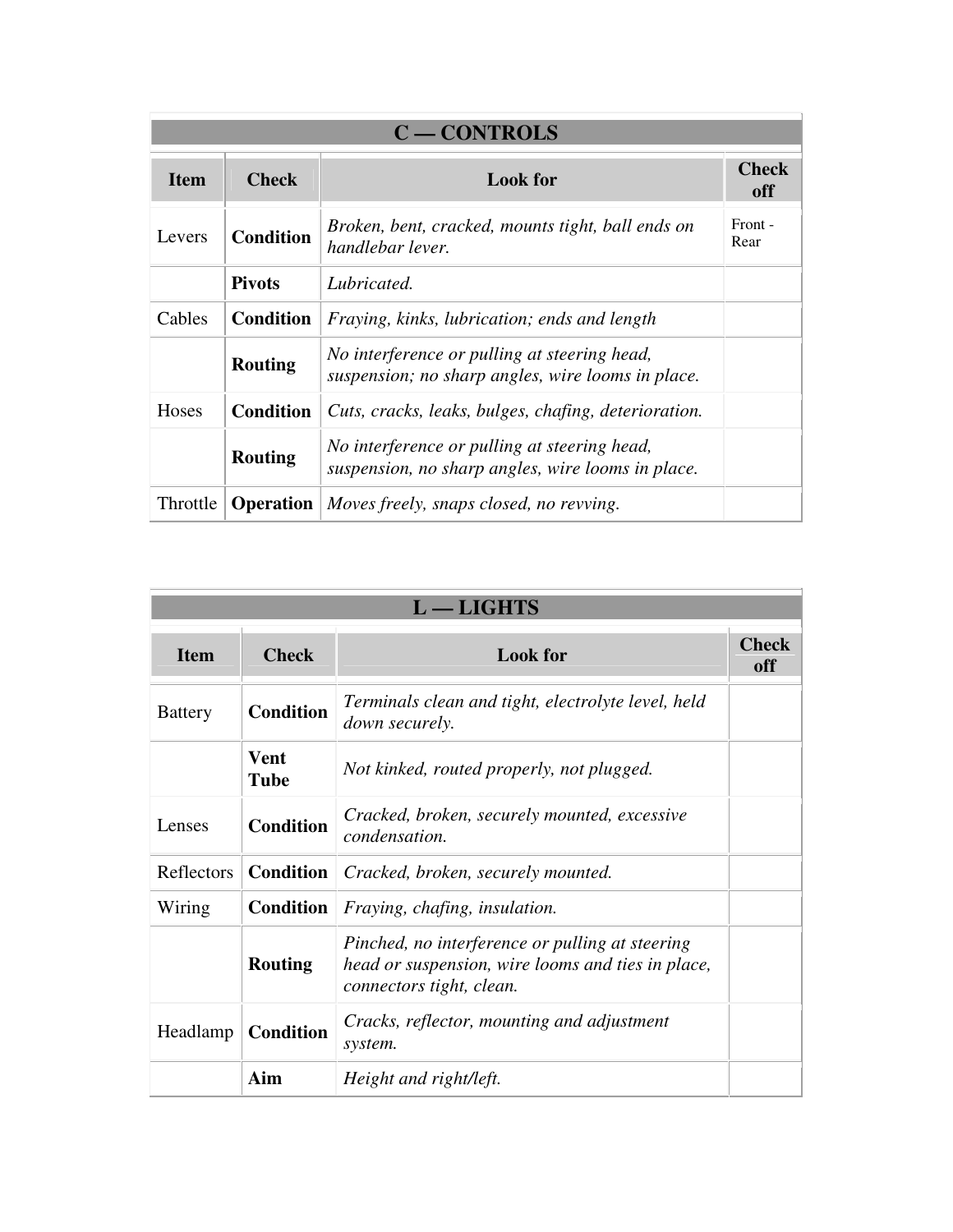| $0 - 0$ IL  |                                  |                                                        |                     |
|-------------|----------------------------------|--------------------------------------------------------|---------------------|
| <b>Item</b> | <b>Check</b>                     | <b>Look</b> for                                        | <b>Check</b><br>off |
| Levels      | <b>Engine Oil</b>                | Check warm on centerstand, dipstick,<br>sightglass.    |                     |
|             | <b>Hypoid Gear</b><br>Oil        | Transmission, rear drive, shaft.                       |                     |
|             | <b>Hydraulic</b><br><b>Fluid</b> | Brakes, clutch, reservior or sight glass.              |                     |
|             | Coolant                          | Reservoir and/or coolant recovery tank —<br>cool only. |                     |
|             | <b>Fuel</b>                      | Tank or guage.                                         |                     |
| Leaks       | <b>Engine Oil</b>                | Gaskets, housings, seals.                              |                     |
|             | <b>Hypoid Gear</b>               | Gaskets, seals, breathers.                             |                     |
|             | <b>Hydraulic</b><br>Fluid        | Hoses, master cylinders, calipers.                     |                     |
|             | Coolant                          | Radiator, hoses, tanks, fittings, pipes.               |                     |
|             | <b>Fuel</b>                      | Lines, fuel taps, carbs.                               |                     |

| $C - CHASSIS$ |                                         |                                                                                                                 |                     |
|---------------|-----------------------------------------|-----------------------------------------------------------------------------------------------------------------|---------------------|
| <b>Item</b>   | <b>Check</b>                            | <b>Look</b> for                                                                                                 | <b>Check</b><br>off |
| Frame         | <b>Condition</b>                        | Cracks at gussets, accessory mounts,<br>look for paint lifting.                                                 |                     |
|               | <b>Steering-Head</b><br><b>Bearings</b> | No Detent or tight spots through full<br>travel, raise front wheel, check for<br>play by pushing/pulling forks. |                     |
|               | Swingarm<br><b>Bushings/Bearings</b>    | Raise rear wheel, check for play by<br><i>pushing/pulling swingarm.</i>                                         |                     |
| Suspension    | <b>Forks</b>                            | Smooth travel, equal air                                                                                        |                     |